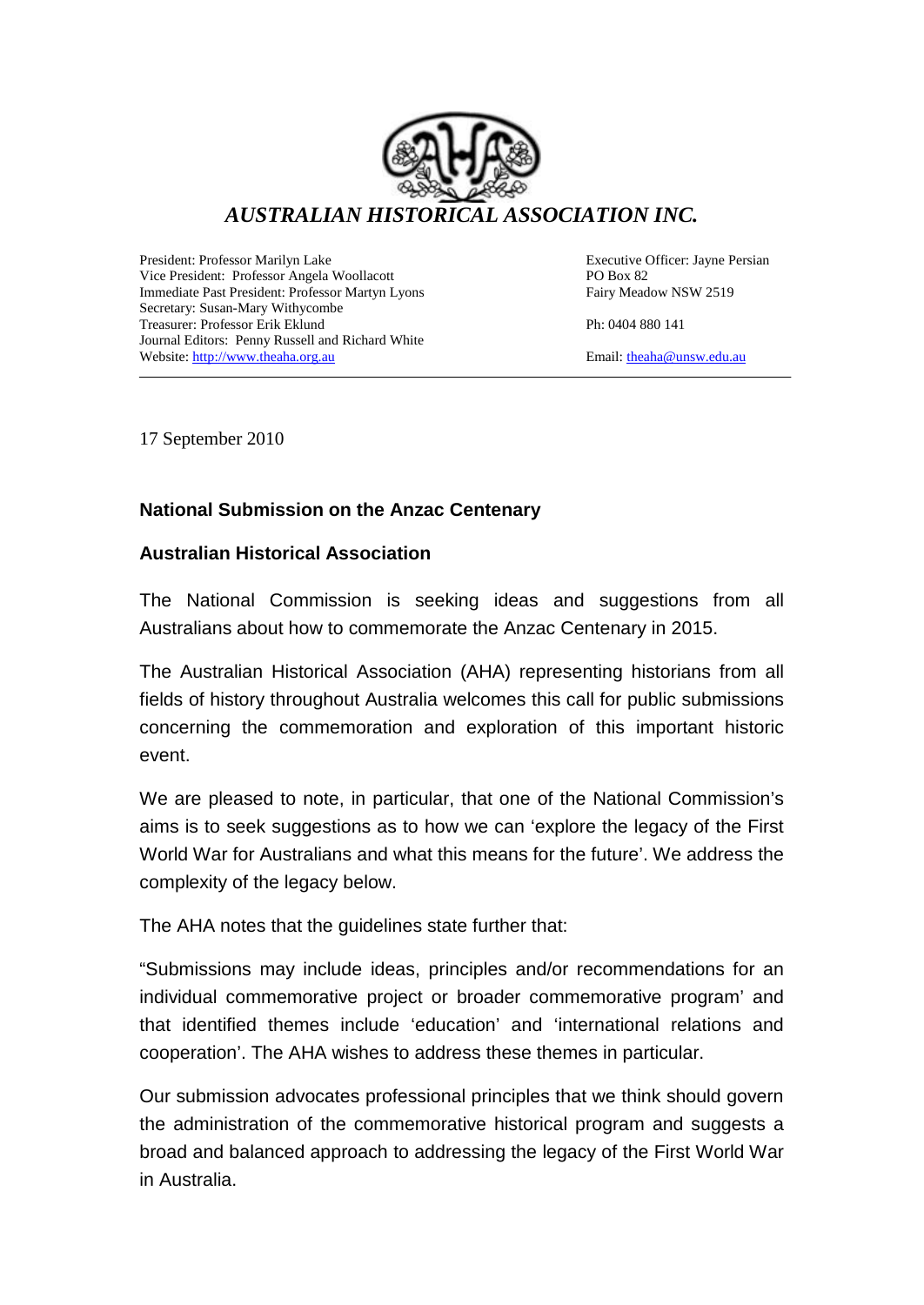#### **General principles**

We recommend that any funded program of historical research be required to:

- contribute to the production of new historical knowledge of different aspects of the Australian experience of war.
- employ professional methods of historical enquiry;
- be rigorous in distinguishing historical fact from mythology;
- pay due attention to international as well as national contexts in understanding the causes and effects of Australian engagement in war;
- acknowledge the costs as well as the positive outcomes of the war.

### **The legacy of the First World War**

The legacies of the First World War are multiple and varied: cultural, demographic, economic, emotional, medical, political, psychic and social. They are still felt in many domains of national life: the re-configuration of health, quarantine and social welfare services, new patterns in employment and gender relations, a new sense of national identity.

In national politics, the war gave rise to soldier settlement, the birth of the RSL and the Country party, the split in the Labor party, a new conservative party, intensified sectarianism, the new salience of the British empire to Australian identity; and in the international domain, a new spirit of internationalism, the founding of new international organisations, such as the League of Nations and the ILO and new international peace and disarmament movements.

The costs of the war were vast, in terms of human lives lost and otherwise destroyed, the debilitating effects of illness and grief, profound disillusionment with western civilization, and the huge burden of debt.

We recommend that funding programs encourage the historical examination of the full range of these legacies. For example, Australian engagement in war has long given rise to anti-war movements and peace organisations, from the Boer war to the the First World War through to Vietnam and Iraq. The Women's International League for Peace and Freedom was founded in 1915 and thus also celebrates its centenary in 2015, making it the longest lived women's peace organisation in the world.